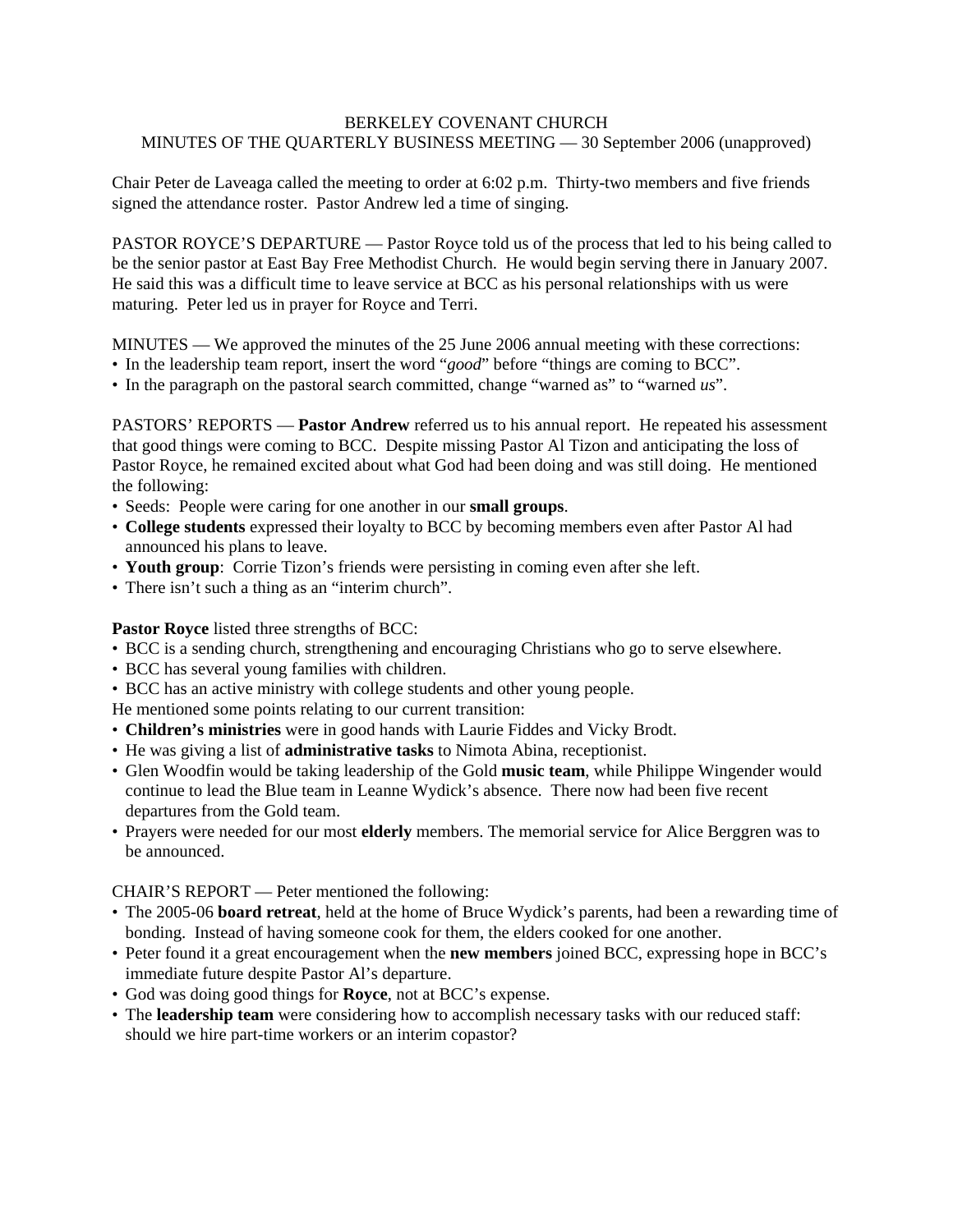TREASURER'S REPORT — Larry summarized a few points from his written report (bound with the annual report):

- 2005-06 had ended with a net deficit of around \$10,000 (as compared to an \$18,000 deficit projected at the June 2006 annual meeting). He said this relatively **small deficit** should not be considered unusual. In answer to a question, he explained that this operating deficit meant the church's net worth shown in the balance sheet (the "retained earnings") was reduced by that amount as the 2006-07 books were opened.
- **Mustard Seed Preschool** had completed 2005-06 "fantastically". Their net income was \$45,000 above the plan. Some of their surplus had been spent.

• Larry said thanks were due to God, for again meeting our needs faithfully!

Larry answered questions:

- Q: How is the treasurer's **job** going? Larry: The first part of the 2005-06 year was discouraging, as both Larry and Sarah Jorgensen (receptionist and bookkeeper) learned the tasks. Laurie Fiddes began as bookkeeper in Spring 2006 and is now enjoying the job somewhat.
- Q: What is preschool budget line 6090? Larry: The Mustard Seed Preschool committee used some of the **surplus** for bonuses and some for a contribution to Little Sprouts Preschool. They contributed \$12,000 to a capital improvement fund shared with BCC, twice their annual pledge.

Q: Are preschool scholarships also paid with some of the surplus? Larry: Yes, based on need.

Jo Ann Moseley (member of the preschool committee) pointed out the committee's practice is to be prudent by paying for these extra items at the end of the year after the money is in hand, rather than to take a risk by pledging the money before it arrives.

"23" ADULT EDUCATION — Karen Davidson said that the adult classes were taking a break, waiting for God to provide a teacher. Some had suggested a regular time of prayer during the "23" hour (9:00 a.m. each Sunday); a leader was needed.

YOUTH MINISTRIES — Linda Nouem reported the following:

- She had gotten to know the youth in the j**unior high and high school groups**.
- The **tutoring** program, originally on Tuesdays and Thursdays, was now on Thursdays only.
- Volunteer **helpers** were welcome.

LOCAL SOJOURNERS — Allison de Laveaga reminded us that the Local Sojourners were working to keep BCC in touch with **local ministries**. On October 3 Tom Cowley (Allison's father) would present a seminar on his book, *A Biography of Jesus*, at Allison and Peter's home.

WORLD SOJOURNERS — Ann Moriarty reported that their meeting on the previous Thursday had been a good time of prayer. She said the church profile (developed by the pastoral search committee, based in part on a congregational survey) indicated that BCC rated world mission as an important purpose. The World Sojourners wanted to be more of a support for our missionaries, and to provide opportunities for **encouragement and communication** between BCC and our missionaries. The World Sojourners had addresses and missionary letters available so we could contact our missionaries. She said that most of BCC's world mission outreach had come from individuals, not from committees and a structure.

PASTORAL SEARCH AND TRANSITION — Ann reported from the search committee:

- She had not been worried, but felt peace during BCC's transition period.
- She didn't know how long the pastoral search would take. They expected to issue the completed church **profile** during October. The committee would soon receive some resumés to consider.
- Q: Is the church profile private? Ann: No. They will announce it when it becomes available.